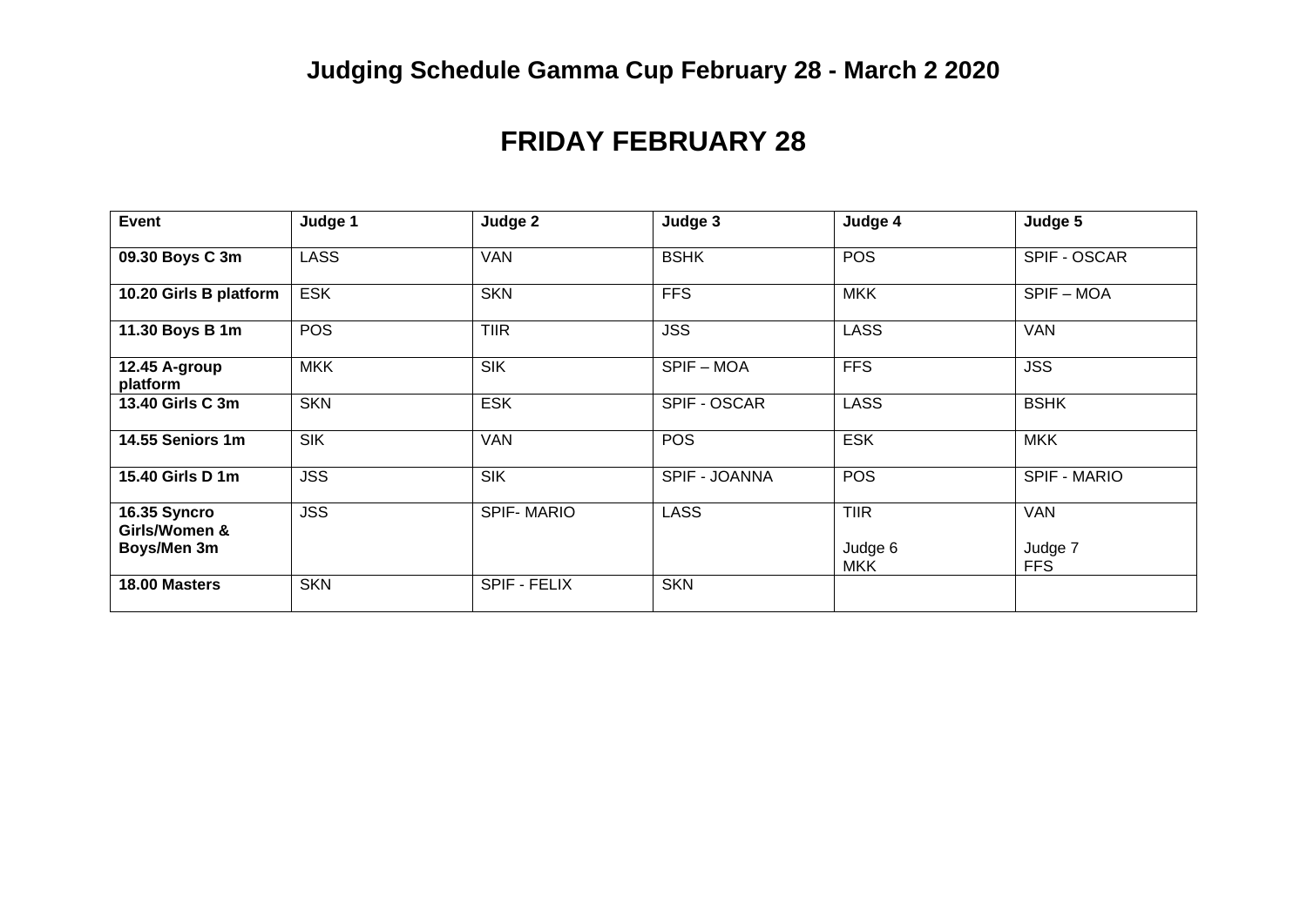# **Judging Schedule Gamma Cup February 28 - March 2 2020**

## **SATURDAY FEBRUARY 29**

| <b>Event</b>                         | Judge 1      | Judge 2          | Judge 3               | Judge 4               | Judge 5               |
|--------------------------------------|--------------|------------------|-----------------------|-----------------------|-----------------------|
| 09.00 Seniors 3m                     | <b>POS</b>   | <b>VAN</b>       | <b>MKK</b>            | <b>SIK</b>            | <b>SPIF- GUNILLA</b>  |
| 09.40 Girls C 1m                     | <b>VGF</b>   | <b>LASS</b>      | SPIF - OSCAR          | <b>VGF</b>            | SSS                   |
| 11.10 Boys C 1m<br>(simultaneously)  | SPIF - OXANA | <b>FFS</b>       | SPIF - OSCAR          | <b>SKN</b>            | <b>JSS</b>            |
| 11.10 Girls B 3m<br>(simultaneously) | SPIF - MOA   | <b>VAN</b>       | <b>POS</b>            | <b>ESK</b>            | SSS                   |
| 12.35 Boys B platform                | <b>JSS</b>   | <b>ESK</b>       | <b>SPIF - GUNILLA</b> | <b>TIIR</b>           | <b>LASS</b>           |
| 13.10 Girls A 3m                     | <b>MKK</b>   | $S$ <sub>K</sub> | <b>FFS</b>            | SPIF-OXANA            | <b>VAN</b>            |
| 14.40 Boys D 1m                      | <b>LASS</b>  | <b>BSHK</b>      | <b>SKN</b>            | SPIF - OXANA          | <b>JSS</b>            |
| 15.05 Boys A 3m                      | <b>POS</b>   | <b>ESK</b>       | <b>JSS</b>            | <b>MKK</b>            | <b>SKN</b>            |
| 15.50 Girls D 3m                     | <b>SKN</b>   | <b>LASS</b>      | <b>MKK</b>            | <b>SIK</b>            | SSS                   |
| 16.35 Syncro Mix 3m                  | <b>ESK</b>   | <b>SKN</b>       | <b>VAN</b>            | <b>FFS</b>            | <b>TIIR</b>           |
|                                      |              |                  |                       | Judge 6<br><b>SIK</b> | Judge 7<br><b>VAN</b> |